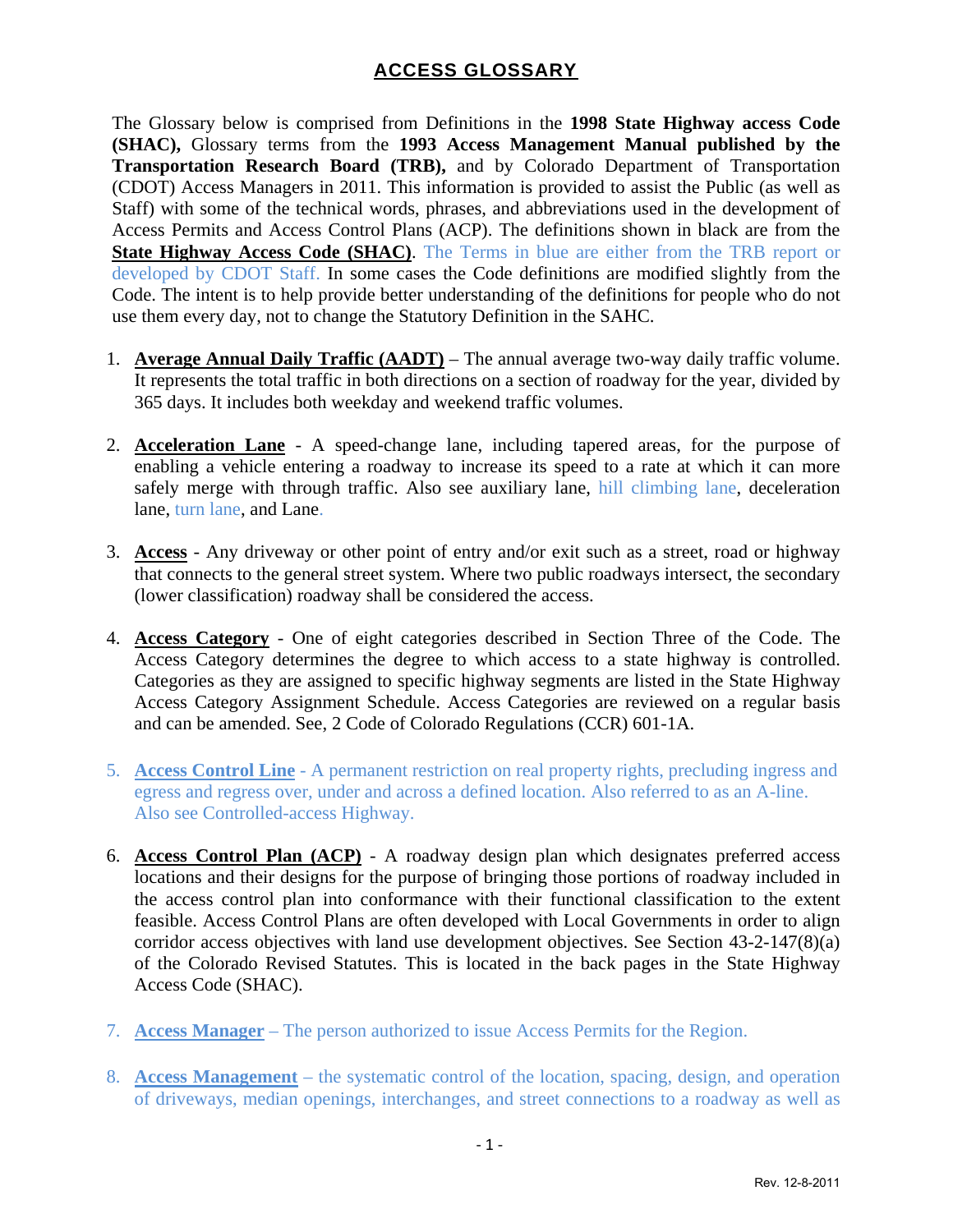roadway design applications that affects access, such as median treatments and auxiliary lanes and the appropriate separation of traffic signals.

- 9. **Access Operation**  The utilization of an access for its intended purpose, and includes all consequences or characteristics of that process, including access volumes, type of access traffic, access safety, time of the access activity, and the effect of such access on the state highway system.
- 10. **Access Permit Application** The submittal and review of a request for access to the state highway system using CDOT Form 137. Also see Applicant, Owner, Access Permit, and **Permittee.**
- 11. **Access Permit (Form 137)** A Contract authorizing access to and/or from the state highway. The Access Permit is not valid until the construction of highway improvements identified in the Access Permit Terms and Conditions are fulfilled as required by the Contract. After an Access Permit is issued the Permittee has a limited time to complete the construction requirements. The Permittee must request a Notice-to- Proceed (NTP) to construct before construction. The access cannot be used for the land uses identified in the Access Permit until construction is completed. Also see improvement.
- 12. **Access Spacing** The distance between two or more access points.
- 13. **Act** Section 43-2-147 of the Colorado Revised Statutes (CRS)
- 14. **Administrative Procedure Act** Article 4, Title 24 of the Colorado Revised Statutes (CRS).
- 15. **Alternative Access** The ability of any vehicle to enter a roadway indirectly through a roadway of lower functional classification.
- 16. **Appellant** The person(s) who submit an appeal to the Transportation Commission pursuant to subsection 2.9 of the Code. Appellants may include the applicant or the Permittee.
- 17. **Applicant** Any person, corporation, entity or agency applying for an access permit. An applicant can either apply as Property Owner (Permittee), or Applicant or Agent for Permittee (if different from property owner).
- 18. **Appropriate Local Authority** The board of county commissioners if the driveway is to be located in the unincorporated area of a county, and the governing body of the municipality if the driveway is to be located within an incorporated municipality. See section 43-2-147(8)(b) of the CRS. Also referred to as the local authority, local government, and Local Jurisdiction.
- 19. **American Traffic Safety Services Association (ATSSA)** The Association that Certifies Traffic Control Supervisors
- 20. **Arterial** A major roadway intended primarily to serve through traffic, where access is carefully controlled.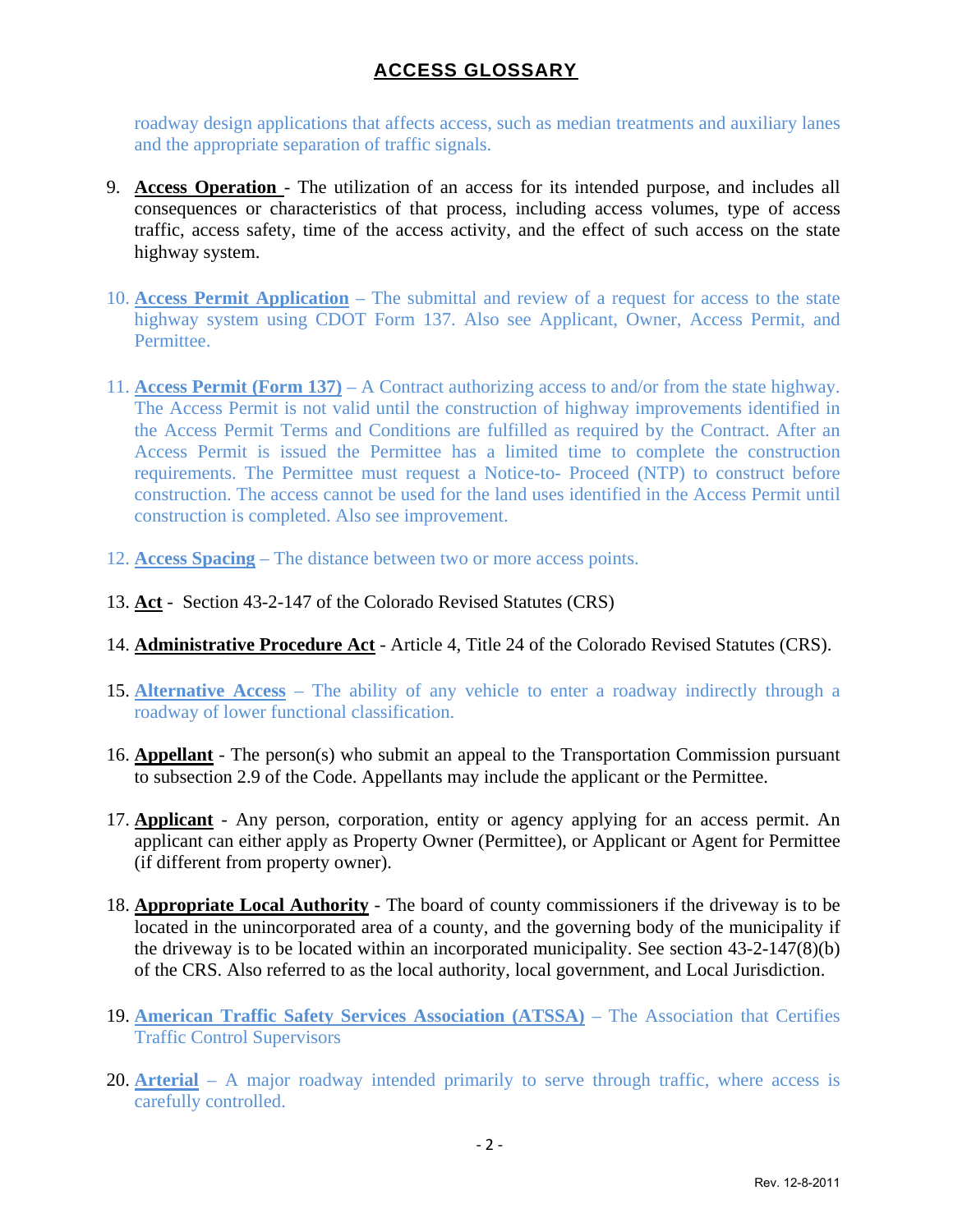- 21. **Auxiliary lane** Any additional special purpose lane such as, acceleration lane, deceleration lane, speed change lane, hill climbing lanes, and turning lanes.
- 22. **Average Weekday Traffic (AWD)** The daily average of weekday traffic volumes for a five day week expressed in the number of vehicles for a specific highway segment or access.
- 23. **Bandwidth** The time in seconds or the percent of the traffic signal cycle between a pair of parallel speed lines which delineate a progressive movement on a time-space diagram. It is a quantitative measurement of the through traffic capacity of a signal progression system. The greater the percentage of bandwidth, the higher the roadway capacity. Also See Signal Progression.
- 24. **Barrier Curb** A raised vertical faced curb 6 inches to 9 inches high. Curbs are placed at the edge of the roadway to prevent vehicles from encroaching onto the roadside area. Barrier curbs may also be placed somewhere between the parking areas or internal driving areas and the highway to prevent vehicles from accessing the highway at locations that are not permitted and to help direct vehicles to the proper access locations.
- 25. **Capacity** The ability of the highway to provide service to the volume of vehicles seeking to use the highway. Capacity is most often considered the maximum amount of traffic that can be accommodated by a highway during the peak hours of demand. Sometimes it refers to the entire roadway, and sometimes to a single lane.
- 26. **Certificate of Insurance** Insurance requirements that the Permittee, or Contractor Performing work for the Permittee in the CDOT right-of-way must obtain and maintain during the course of work.
- 27. **Channelization** The separation or regulation of conflicting traffic movements into definite paths of travel by traffic islands or pavement marking to facilitate safe and orderly movements of both vehicles, bicycles, and pedestrians.
- 28. **Chief Engineer** The person who carries the official title of Chief Engineer of the Department. Many CDOT Employees through their job duties are appointed as a duly authorized representative of the Chief Engineer.
- 29. **Clear Zone** The total roadside border area, starting at the edge of the traveled way, available for safe use by errant vehicles. This area may consist of a shoulder, a recoverable slope, a non-recoverable slope, and/or a clear run-out area. The desired width is dependent upon traffic volume, speeds, and roadway and roadside geometry.
- 30. **Code** The State Highway Access Code (SHAC), also known as Chapter 2, Code of Colorado Regulations (CCR), Section 601-1, also known as, 2 CCR 601-1.
- 31. **Commission** The Transportation Commission of Colorado.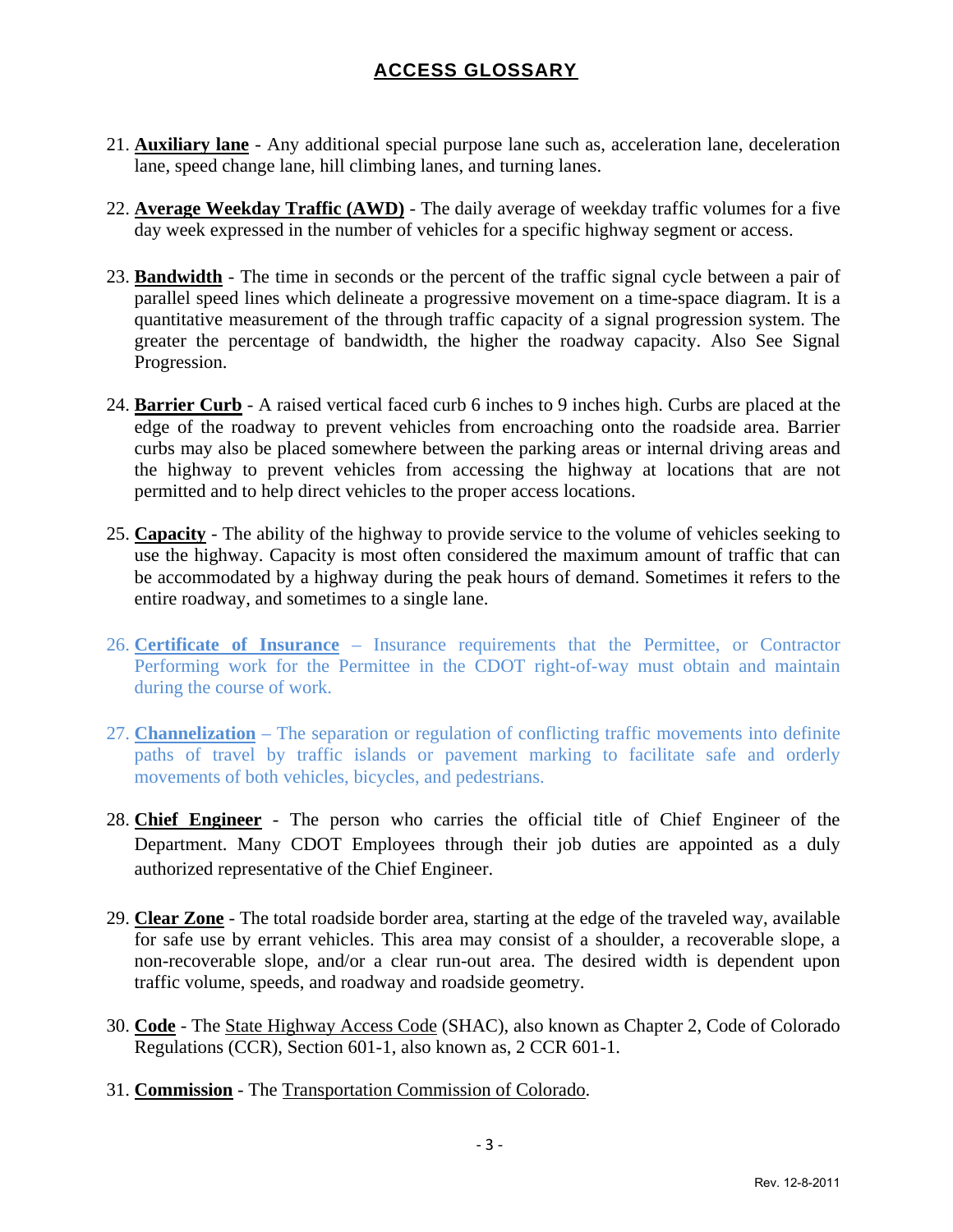- 32. **Conflict Point** An area where intersecting traffic either merges, diverges, or crosses.
- 33. **Controlled-access highway** Every highway, street, or roadway in respect to which owners or occupants of abutting lands and other persons have no legal right of access to or from the same except at such points only and in such manner as may be determined by the public authority having jurisdiction over such highway, street, or roadway. See Section 42-1-102(18) of the CRS. Also referred to as a "Limited-access Highway".
- 34. **Control of Access** The condition in which the right of owners or occupants of land abutting or adjacent to a roadway is controlled by public authority.
- 35. **Corridor Management** The coordinated application of multiple strategies to achieve specific land development and transportation objectives along segments of a transportation corridor.
- 36. **Cross-Pan** A concrete gutter across an access. This is typical in urban areas with curb and gutter. See Section M 609-1 of the Standard Plans, M&S Standards.
- 37. **Cross-Street or Cross-Road** The lower function roadway that crosses the main higher function roadway. Normally the highway is the higher function roadway.
- 38. **Curb-Cut** A depressed section of curbing to provide access to the abutting property. Also, see cross-pan or driveway cut and Section M 609-1 of the Standard Plans, M&S Standards. This is the most common type of private access in urban areas.
- 39. **Date of Issue** The date when the authorized Department official signs CDOT Permit (Form 101).
- 40. **Date of Transmittal** The date the Department forwards to the applicants, by U.S. mail or personal service, a permit for signature or a letter of denial. This date marks the end of the review period pursuant to the Act. See Section 43-2-147(5)(a) of the CRS.
- 41. **Day** A calendar day, unless specifically stated otherwise in the applicable text of the Code.
- 42. **Deceleration Lane** A speed-change lane, including tapered areas, for the purpose of enabling a vehicle that is to make an exit to turn from a roadway to slow to the safe speed on the ramp ahead after it has left the mainstream of faster-moving traffic. See Section 42-1- 102(23) of the CRS.
- 43. **Dedication** A conveyance of property by a private owner to the Public.
- 44. **Department** The Colorado Department of Transportation, State of Colorado. Also referred to as CDOT.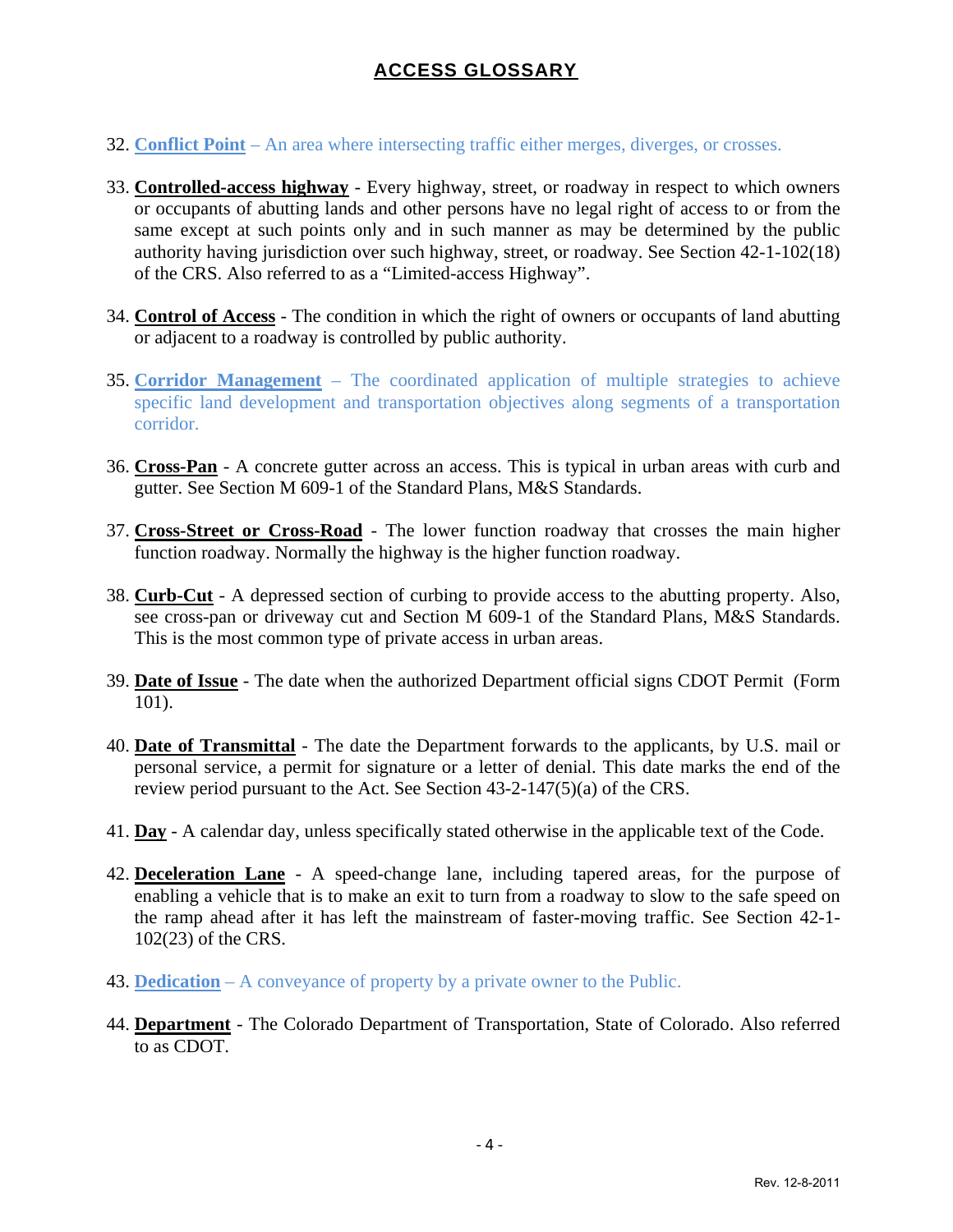- 45. **Design Hourly Volume (DHV)** An hourly traffic volume determined for use in the geometric design of highways. It is the 30th highest hour vehicular volume experienced in a one year period. Also, see Peak Hour Volume (PHV).
- 46. **Divided Highway** A highway with separated roadways usually for traffic moving in opposite directions. The separation is accomplished by depressed earthen dividing strips, raised median curbing, traffic islands, standard pavement markings, other official traffic control devices, or other physical barriers constructed to impede vehicular traffic. See Section 42-1-102(25) of the CRS.
- 47. **Driveway** An access or point of entry and/or exit that is not a public street, road, or highway.
- 48. **Easement** A right-of-way granted, but dedicated, for specific and limited use of private land and within which the owner of the property shall not erect any permanent structures.
- 49. **Egress** The act of leaving a place or exiting; the exiting of vehicular traffic from abutting properties to a roadway.
- 50. **Field Approach of Field Access** An access to undeveloped or agricultural property that has a yearly average use of less than one vehicle per day (2 vehicle trips).
- 51. **Final Inspection** An inspection of the final access construction to determine if the access was built in conformance with the requirements identified in the Access Permit.
- 52. **Freeway** A state highway that has been designated by the Commission as a freeway in accordance with Section 43-3-101 of the CRS.
- 53. **Frontage Road** A public roadway auxiliary to and generally alongside and parallel to the main highway, constructed for the purposes of providing direct property access, maintaining local road continuity and the controlling of direct access to the main highway.
- 54. **Functional Classification** A classification system that defines a public roadway according to its purposes in the local or statewide highway plans. See Section 43-2-147(8)(c) of the CRS.
- 55. **General Street System** The interconnecting network of city streets, county roads, and state highways in an area. See Section 43-2-147(8)(d) of the CRS.
- 56. **Grade Separation** A crossing of two roadways, or a roadway and a railroad, or a roadway and a pedestrian walkway, at different elevations.
- 57. **Gradient or Grade** The rate or percent change in slope, either ascending or descending from or along the highway. It is to be measured along the centerline of the roadway or access.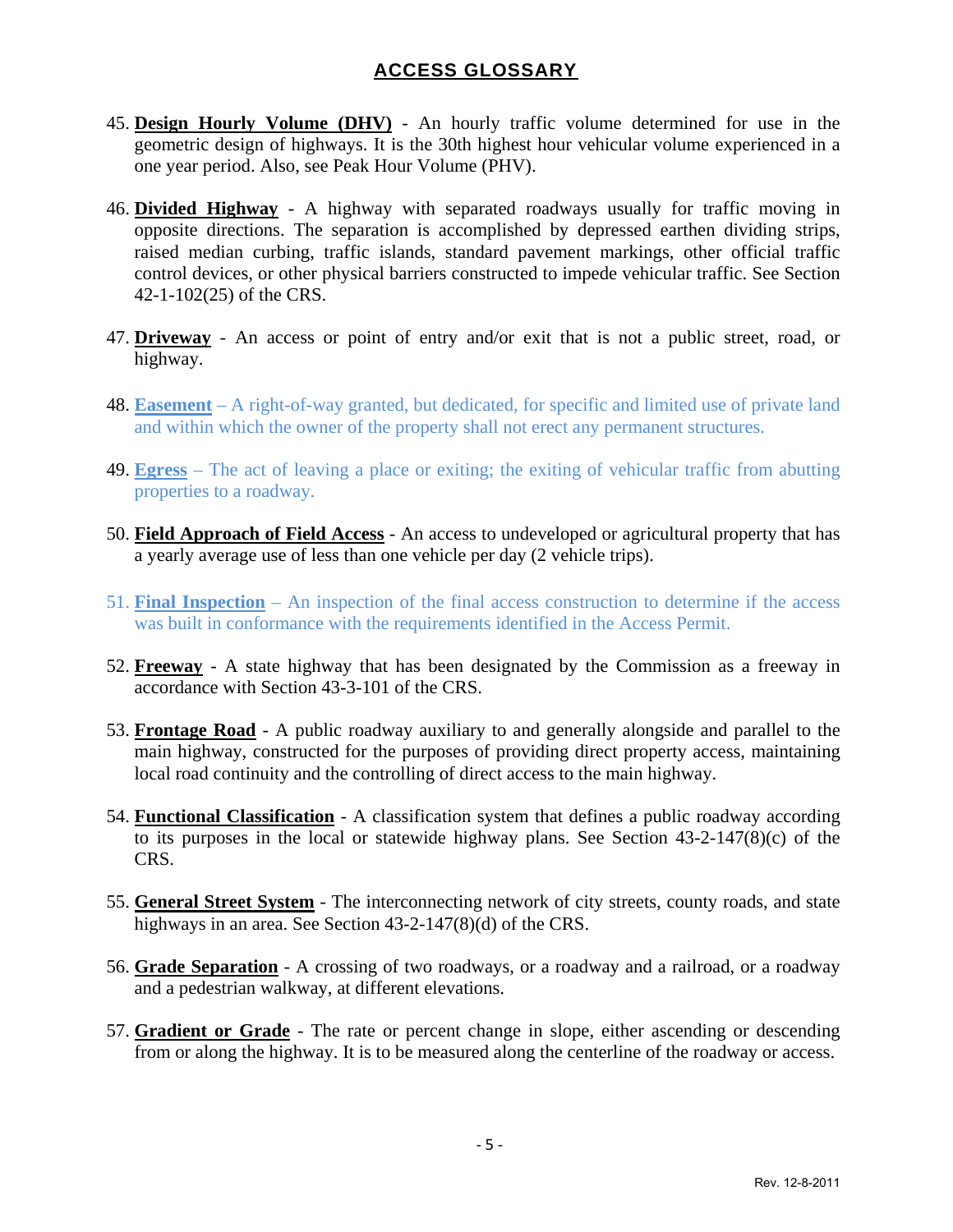- 58. **Grandfathered** A condition that existed prior to June 21, 1979 when Section 43-2-147 of the CRS was first signed into law. Or a condition that was legal and conforming to an earlier Code edition or statute, where such conditions and use have not changed since the effective date of the change in law that made the condition non-conforming with current law. Also referred to as historic. See change in Use
- 59. **Highway** The entire width between the boundary lines of every way publicly maintained when any part thereof is open to the use of the public for purposes of vehicular travel or the entire width of every way declared to be a public highway by any law of this state. Section 42-1-102(43) of the CRS. "Highway" includes bridges on the roadway and culverts, sluices, drains, ditches, waterways, embankments, retaining walls, trees, shrubs, and fences along or upon the same and within the right-of-way. See Section 43-1-203(1) of the CRS.
- 60. **Highway Classification** The classification of the highway for planning and management purposes as indicated on the current Colorado Highway Functional Classification Map as adopted by the Transportation Commission pursuant to Commission authority under article 1 of title 43 of the CRS.
- **61. Hill Climbing Lane** An additional special purpose lane going up a hill. Vehicles stay in the hill climbing lane (right lane) except to pass.
- 62. **Improvement** The original work on the road and subsequent repairs. Consists of location, grading, surface and subsurface drainage provisions, including curbs, gutters, catch basins, foundations, shoulders and slopes, wearing surface, bridges, culverts, retaining walls, intersections, private entrances, guardrails, landscaping, illumination, delineation, signs, and monumenting. Also, may consist of alterations to driveways, and location streets, acquisition of right-of-way, construction of service roads, and other actions designed to enhance the functional integrity of a roadway.
- 63. **Ingress** To leave the highway and enter upon the abutting property or intersecting roadway.
- 64. **Interchange** A facility that grade separates intersecting roadways and provides directional ramps for access movements between the roadways. The structures and the ramps are considered part of the interchange.
- 65. **Interchange Management Plan** A plan similar in nature to an access control plan but limited to the immediate influence area of an interchange for the protection of its functional integrity.
- 66. **Interparcel Circulation** The ability of vehicular traffic to circulate between adjacent parcels without reentering a public roadway.
- 67. **Issuing authority** The entity which issues access permits and includes the board of county commissioners, the governing body of a municipality, and the department of transportation. See Section 43-2-147(8)(e) of the CRS.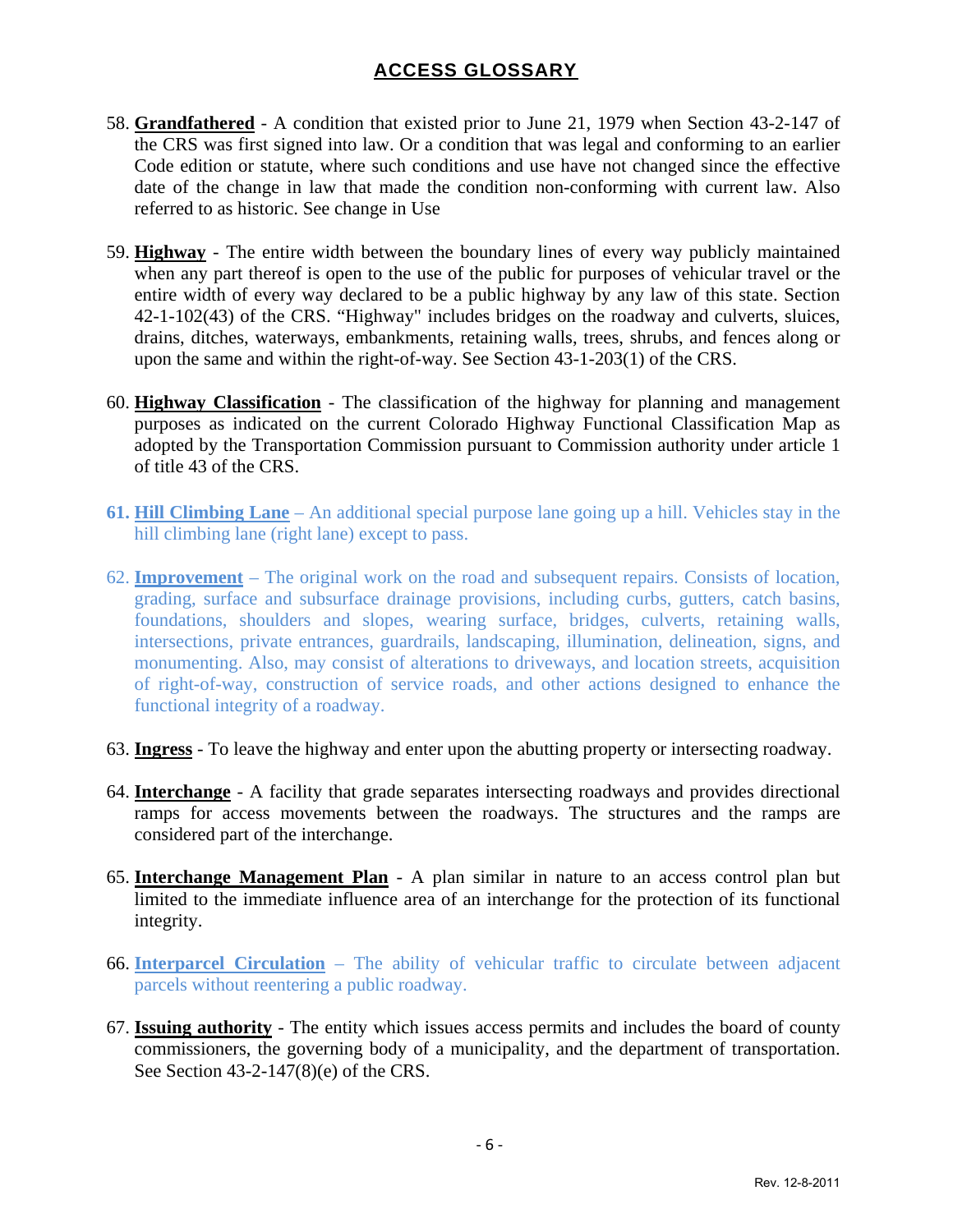- 68. **Lane** The portion of a roadway for the movement of a single line of vehicles. See Section 42-1-102(46) of the CRS.
- 69. **Lane Closure** The act of temporarily closing a portion of the roadway to traffic, using traffic control devices for the purpose of construction or repair of the roadway. A lane closure can also include temporarily stopping traffic in their lane for a very short period of time.
- 70. **Level of Service (LOS)** A measure describing the operational conditions within a stream of traffic. The measure uses factors including speed, travel time, ability to maneuver, traffic interruptions, safety, waiting time periods (delay), and driver comfort and convenience. LOS is a measurement of how long a vehicle waits to move through an intersection or through a corridor.
- 71. **Local Government** The board of county commissioners if the highway section is located in an unincorporated area of a county or the governing body of the municipality if the highway section is located within an incorporated municipality. Also referred to as Local Authority, and Local Jurisdiction.
- 72. **Local Road** A county road, as provided in Sections 43-2-108 and 43-2-109. Also see Local Street. See 43-2-147(8)(f) of the CRS.
- 73. **Local Street** A municipal street, as provided in sections 43-2-123 and 43-2-124. Also see Local Road. See 43-2-147(8)(f) of the CRS.
- 74. **Median** That portion of a highway separating the opposing traffic flows. Also see Divided Highway.
- 75. **Method of Handling Traffic (MHT)** A plan or method identified on paper identifying the temporary traffic control devices necessary for a temporary access construction activity in the roadway. Also see Traffic Control Plan (TCP). This plan needs to be signed by the Contractor and the Traffic Control Supervisor before being submitted to CDOT for review. An example of a MHT is for a shoulder closure, or a lane closure.
- 76. **Mile Marker** A numeric sign that delineates a mile measurement from an established point on the right side of the road. Typically, the mile marker sign is located on the right side of the highway as the mile reference increases. Mile marker signs typically increase from west to east and from south to north.
- 77. **Mile Per Hour (MPH)** A rate of speed measured in miles traveled per hour.
- 78. **Metropolitan Planning Organization (MPO)** A metropolitan planning organization as defined under the federal "Urban Mass Transportation Act of 1964". See Public Law 88-365, 49 U.S.C. 1601 et seq..
- 79. **Manual On Uniform Traffic Control Devices (MUTCD)** The latest version of the Manual on Uniform Traffic Control Devices and the Colorado supplement thereto.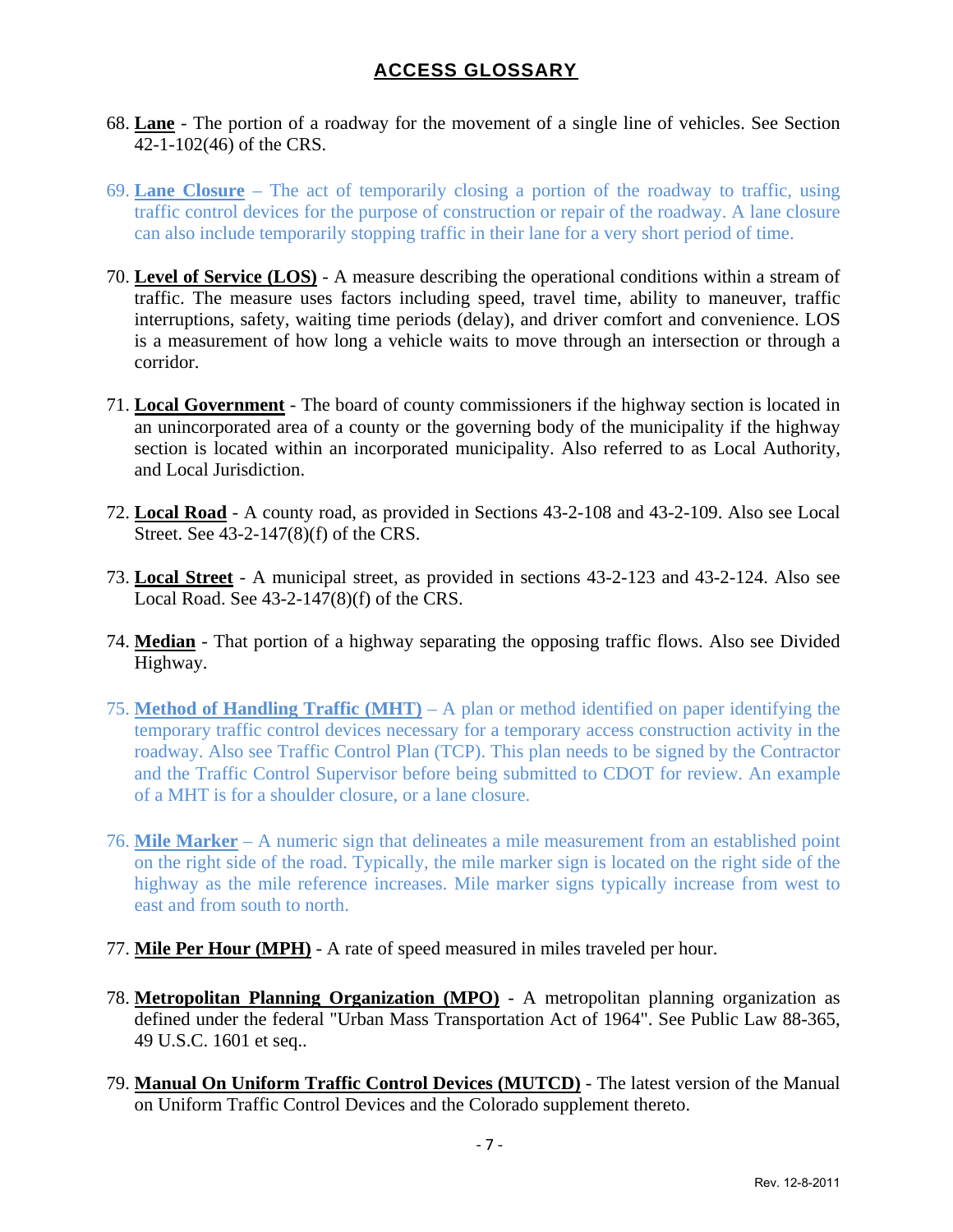- 80. **National Highway System (NHS)** A portion of highway that has been designated as a part of the National Highway System in accordance with 23 United States Code of Federal Regulations (CFR), Section 103(b).
- 81. **Non-use** The absence or lack of any significant purposeful and ongoing physical or economic activity on, or use of, a property or access by the owner or authorized persons, taking into account the nature, circumstances, zoning, and past use of the property or access. Non-use includes the occasional and inconsequential presence upon such property or access when not associated with any significant purposeful and ongoing physical or economic activity on, or use of, the property or access.
- 82. **Notice-to-Proceed (NTP)** The authorization to proceed to construct access improvements in CDOT ROW to fulfill the construction improvements identified in the Access Permit. Construction needs to be completed before the access can be used for the land uses identified in the Access Permit. See Access Permit, and Final Inspection. CDOT issues a NTP after Access Plans are approved, and the Access Manager receives a Request for NTP, Proof of adequate insurance, and acceptable Traffic Control Plans for construction.
- 83. **Outparcel** A lot, adjacent to a roadway, that interrupts the frontage of another lot.
- 84. **Peak Hour Volume (PHV)** Means, only for the purposes of the Code, the same as design hour volume (DHV). Also see vehicles per hour (VPH).
- 85. **Permit** Access Permit. However there are also Utility Permits, Special Use Permits, and Survey Permits for work in CDOT ROW.
- 86. **Permittee(s)** Any person, unit of government, public agency or any other entity that owns a fee interest in the property served, to whom an access permit is issued. The Permittee is responsible for fulfilling all the terms and conditions of the permit.
- 87. **Person** Every natural person, corporation, association, firm, partnership, limited liability company (LLC) or other entity.
- 88. **Plat** An exact and detailed map of the subdivision of land. Also see subdivide and subdivision.
- 89. **Potential for Signalization** A determination, using a 20-year projection, that indicates the access volumes would be within 25 percent of those required for a MUTCD Traffic Signal Volume Warrant.
- 90. **Prima Facie** A fact presumed to be true unless disproved by some evidence to the contrary (Latin).
- 91. **Proof of Ownership** A warranty deed or title commitment which is sufficient to demonstrate that the Permittee holds the right to request access.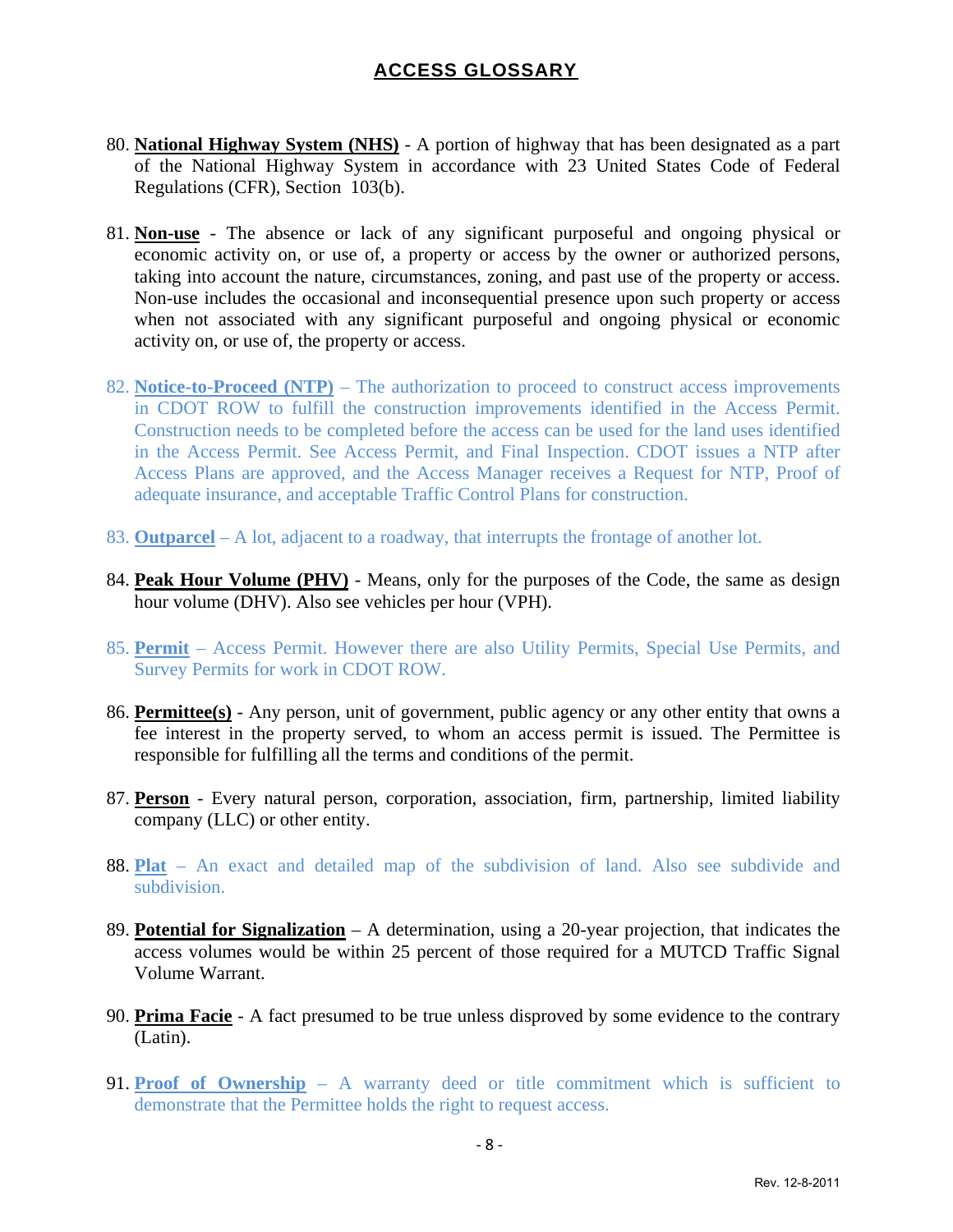- 92. **Property Owner** A person who holds a fee simple title to the property for which access to the state highway is being sought.
- 93. **Public Way** A highway, street or road, open for use by the general public and under the control or jurisdiction of the appropriate local authority or Department and includes private roads open to the public.
- 94. **Rational Nexus**  A clear, direct, and substantial relationship between a particular development and the public improvement needs generated by the development.
- 95. **Right-of-Way** The entire width between the boundary lines of every way publicly maintained when any part thereof is open to the use of the public for purposes of vehicular travel or the entire width of every way declared to be a public highway by any law of this state.
- 96. **Roadside** That area between the outside shoulder edge of the roadway and the right-of-way limits. May also mean the area between two roadways when the roadways are well separated and landscaped such as a freeway median area.
- 97. **Roadway** That portion of a highway improved, designed, or ordinarily used for vehicular travel, exclusive of the sidewalk, berm, or shoulder even though such sidewalk, berm, or shoulder is used by persons riding bicycles or other human-powered vehicles and exclusive of that portion of a highway designated for exclusive use as a bicycle path or reserved for the exclusive use of bicycles, human-powered vehicles, or pedestrians. In the event that a highway includes two or more separate roadways, "roadway" refers to any such roadway separately but not to all such roadways collectively. See Section 42-1-102(85) of the CRS.
- 98. **Shared Access** A single connection serving two or more adjoining lots or parcels.
- **99. Shoulder** The portion of the roadway that lies between the edge of the travelled way (white line) and the curb line or edge of pavement, excluding auxiliary lanes.
- 100.**Sight Distance** The distance visible to the driver of a passenger vehicle measured along the normal travel path of a roadway from a designated location and to a specified height above the roadway when the view is unobstructed by traffic.
- 101.**Signal** A traffic control signal.
- 102.**Signalization** A traffic control signal. When used in a predictive (future) sense, it an access (intersection) location that is predicted to meet any of the warrants for a traffic signal as defined by the MUTCD.
- 103.**Signal Progression** The progressive movement of traffic, at a planned rate of speed without stopping, through adjacent signalized locations within a traffic control system.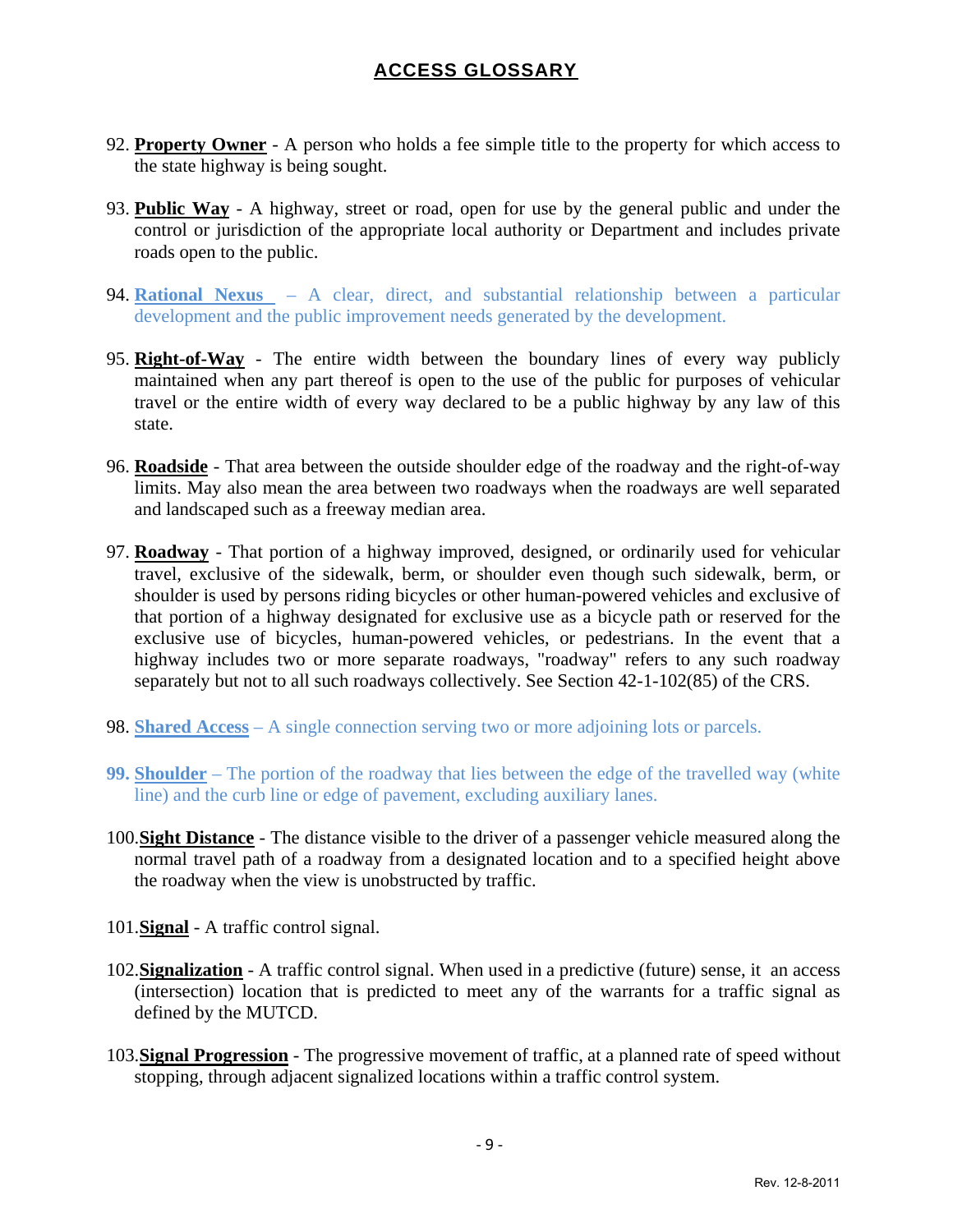- 104.**Single Unit Vehicle** A single frame vehicle, longer than a passenger car, as described dimensionally by American Association of State Highway and Transportation Officials as a single unit design vehicle. Generally, these are motorized vehicles including delivery trucks, haul vehicles, camping and recreational vehicles, and motor homes, having a single frame and an overall length of greater than 19 feet with two or three axles.
- 105.**Slope** The relative steepness of the terrain expressed as a ratio or percentage. Slopes maybe categorized as positive or negative and as parallel, cross or side slopes in relation to the direction of traffic.
- 106.**Speed Change Lane** A separate lane for the purpose of enabling a vehicle entering or leaving a roadway to increase or decrease its speed to a rate at which it can more safely merge or diverge with through traffic. Acceleration and deceleration lanes are speed change lanes. See acceleration lane, deceleration lane, and turn lane.
- 107.**Speed Study** Investigation to justify an increase or decrease of existing speed limits. See Section 42-4-1102 of the CRS. This law applies to all State Highways, County Roads, and City Streets.
- 108.**State Highway** A highway that is a part of the state highway system under the jurisdiction of the Transportation Commission.
- 109.**State Plan** The comprehensive statewide transportation plan formed by the Commission pursuant to the provisions of Section 43-1-1103(5) of the CRS.
- 110.**Stopping Sight Distance** The distance required by a driver of a vehicle, traveling at a given speed, to bring the vehicle to a stop after an object on the roadway becomes visible. It includes the distance traveled during driver perception and reaction times and the vehicle braking distance.
- 111.**Storage Lane Length** The length of a portion of an auxiliary lane required to store the maximum number of vehicles likely to accumulate in the lane during a peak hour period.
- 112.**Subdivide** To divide land into two or more smaller lots, tracts or parcels of land. Also see subdivision and plat.
- 113.**Subdivision** A tract of land which has been subdivided in accordance with the laws of the state usually with appropriate streets, dedications and other facilities for the development or sale of industrial, commercial or residential land.
- 114.**Taper** The widening of pavement to allow the redirection and transition of vehicles around or into an auxiliary lane. There are two different types of tapers. Redirect tapers necessary for the redirection of vehicles along the traveled way (table 4-9), and transition tapers for auxiliary lanes (table 4-6) that allow the turning vehicle to transition from or to the traveled way, to or from an auxiliary lane.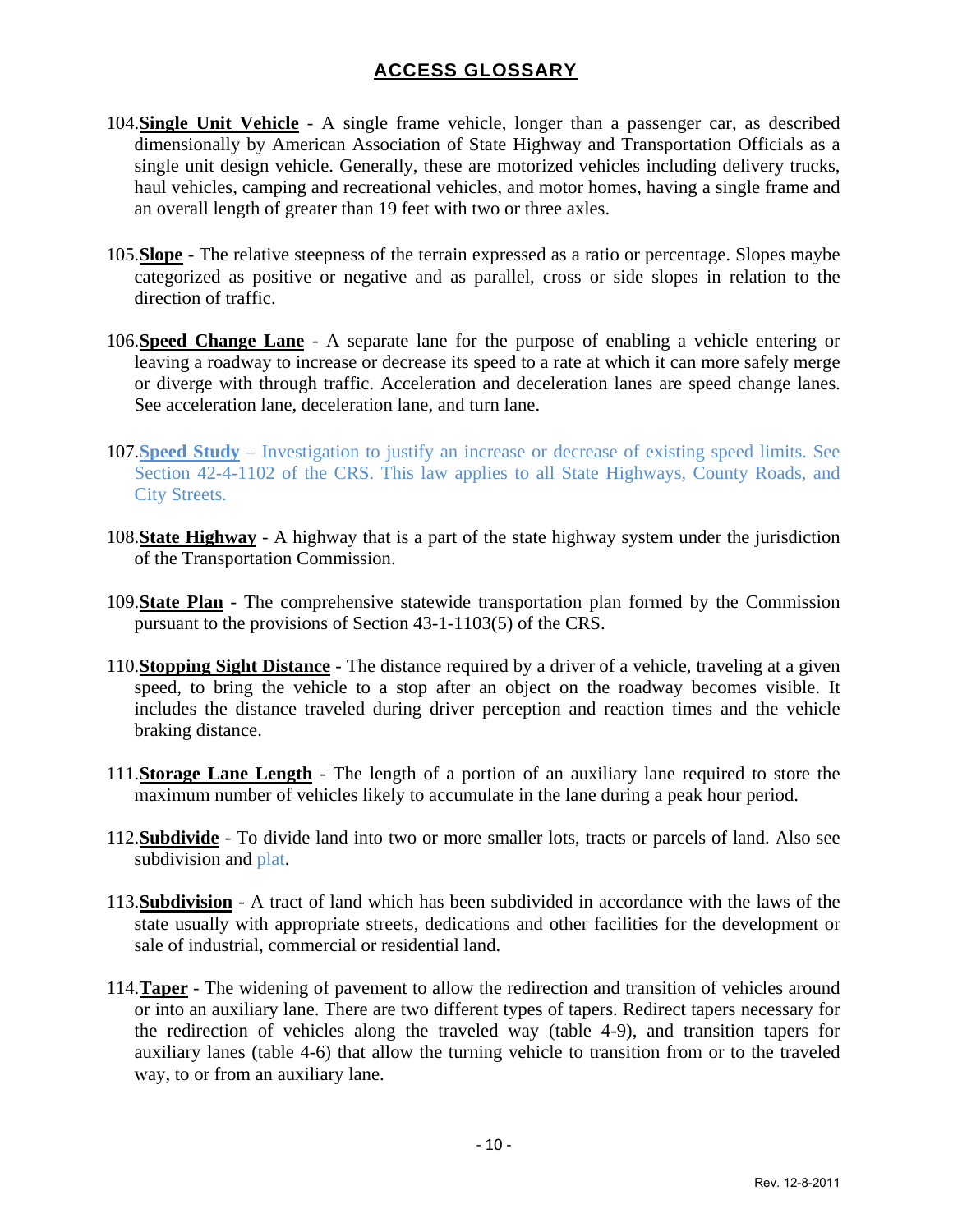- 115.**Temporary Access** Access that is permitted for use until the authorized final access becomes available.
- 116.**Temporary Speed Limit Reduction** The authorization by the CDOT Traffic Engineer to reduce the existing speed limit to a lower speed during construction activities to provide safety to the travelling public and construction workers. Also See MHT and TCP
- 117.**Time Space Diagram** A chart on which the distance between signals and signal timing is plotted against time. The chart indicates signal progression, efficiency, bandwidth and speed of traffic. Efficiency is the width of the through band expressed as a fraction of the entire signal cycle. A 50% efficiency that 30 seconds of a 60 second signal cycle is devoted to the movement of through traffic.
- 118.**Traffic Control Device** Any sign, signal, marking, or device placed or erected for the purpose of regulating, warning , or guiding vehicular traffic, bicycles, and pedestrians.
- 119.**Traffic Control Plan (TCP)** A plan or method identified on paper identifying the temporary traffic control devices necessary for a temporary access construction activity in the roadway. Also see Method of Handling Traffic (MHT). This plan needs to be signed by the Contractor and the Traffic Control Supervisor before being submitted to CDOT for review. An example of a TCP is for a shoulder closure, or a lane closure.
- 120.**Traffic Control Supervisor** A person certified by the American Traffic Safety Services Association (ATSSA) to generate and sign MHT's and TCP's. See American Traffic Method of Handling Traffic (MHT) and Traffic Control Plan (TCP).
- 121.**Traffic Impact Study (TIS)** A report analyzing anticipated roadway conditions with and without an applicant's development. The Study includes analysis of mitigation measures.
- 122.**Transportation Planning Region (TPR)** Transportation Planning Region. A Region of the state established pursuant to Section 43-1-1103 (5) of the CRS. Each TPR has a Regional Planning Commission formed under the provisions of Section 30-28-105, or 43-1-1103 of the CRS.
- 123.**Traversable Slope** A slope from which a motorist will be unlikely to steer back to the roadway but may be able to slow and stop safely.
- 124.**Traversable Median** A median that by its design does not physically discourage or prevent vehicles from entering upon or crossing over it. Such medians include painted medians and continuous two-way left-turn lanes.
- 125.**Traveled way** That portion of roadway for the through movement of vehicles, exclusive of shoulders, gutters, and auxiliary lanes.